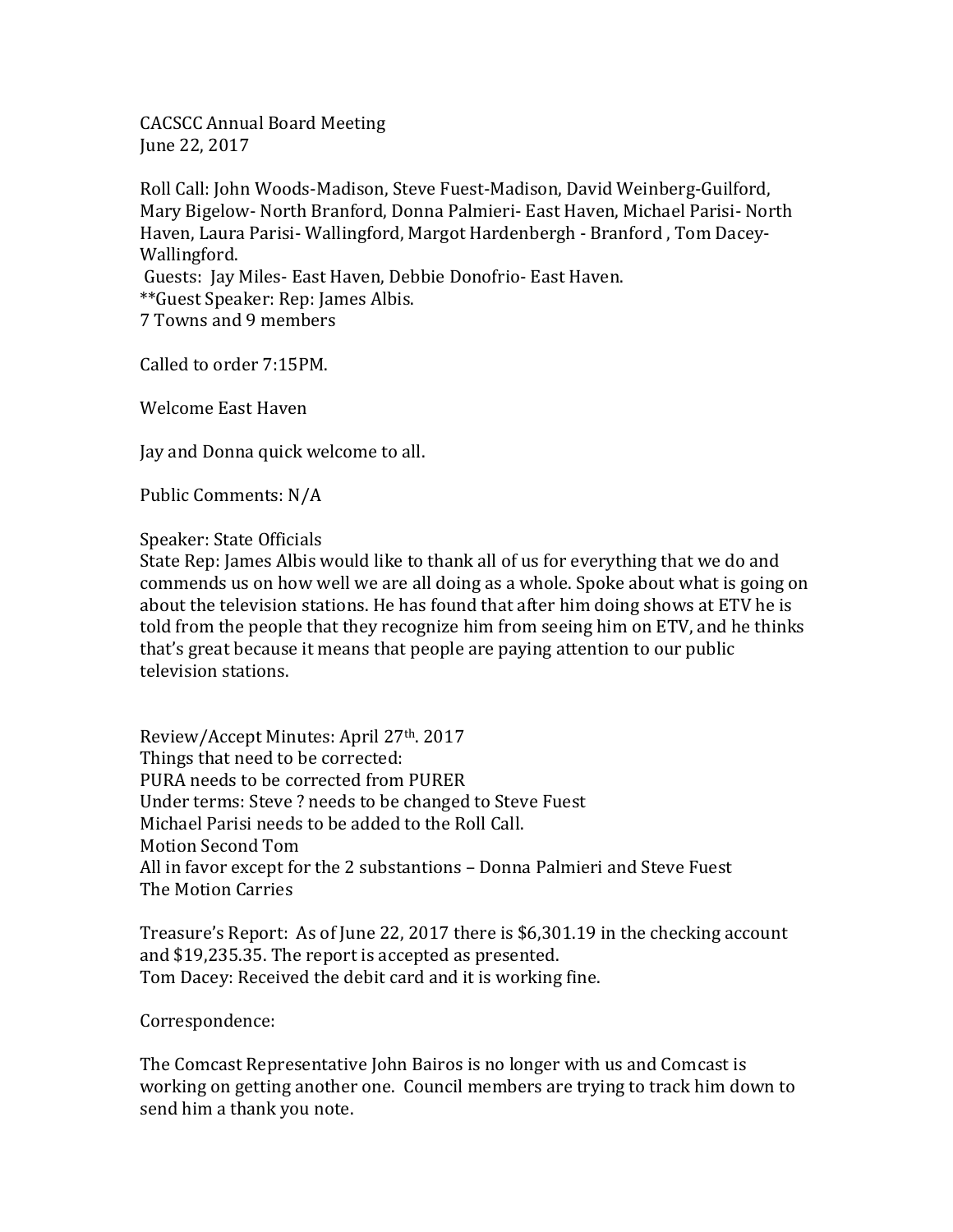New Comcast Representative Sharon Codeanne, her contact information is as follows:

Sharon Codeanne@comcast.com (860) 505-3477

Summarization of Comcast Report because of the representative leaving: There's a programming change, Esquire is no longer on Comcast. As contracts expire as programs change you can keep track on www.xfinity.com/contractrenewals.

Registered complaint from Ruth Oshkins from Wallingford. She is in the hospital housing authorities have locked her out of her apartment and she is still getting a bill. This issue has been resolved.

## Old Business:

Annual reports from Branford and North Haven have not been received.

• Branford and North Haven need to get their paperwork in!

New Business: Set dates for meeting schedule 2017-2018

- Moved by Steve Fuest
- Seconded By: John Woods
- Unanimous Vote.

## Other Business

Terms Expiring June 30<sup>th</sup>, 2017 Steve Fuest – working on it in July and will get it to David Weinberg Michael Parisi – Called the first selectman's office and will get it to David Weinberg as well.

## Town Reports:

Margot Hardenbergh – Branford, did not add "where the education channel was, was not wanted at Walsh Intermediate School because there was too much noise. BCTV is working on live coverage for the Tour to Branford – Bike Tour Fundraiser.

Steve Fuest & John Woods- Madison, The channels are all fine they are on generators while everything is under construction.

Tom Dacey & Laura Parisi- Wallingford, Tom delivered the card for the DCM

East Haven filming book talks at the Hagaman Memorial Library, the concerts on the green, and they are also looking for volunteers from EHHS to help with filming.

Michael Parisi, North Haven – The station is doing the chowder booth at the North Haven Fair, Michael is looking forward to a documentary that will be airing soon.

GCTV had their final quiz bowl. Ran out of volunteer energy to make it all happen, now they have their student video contest, expanding the sponsorship for that event